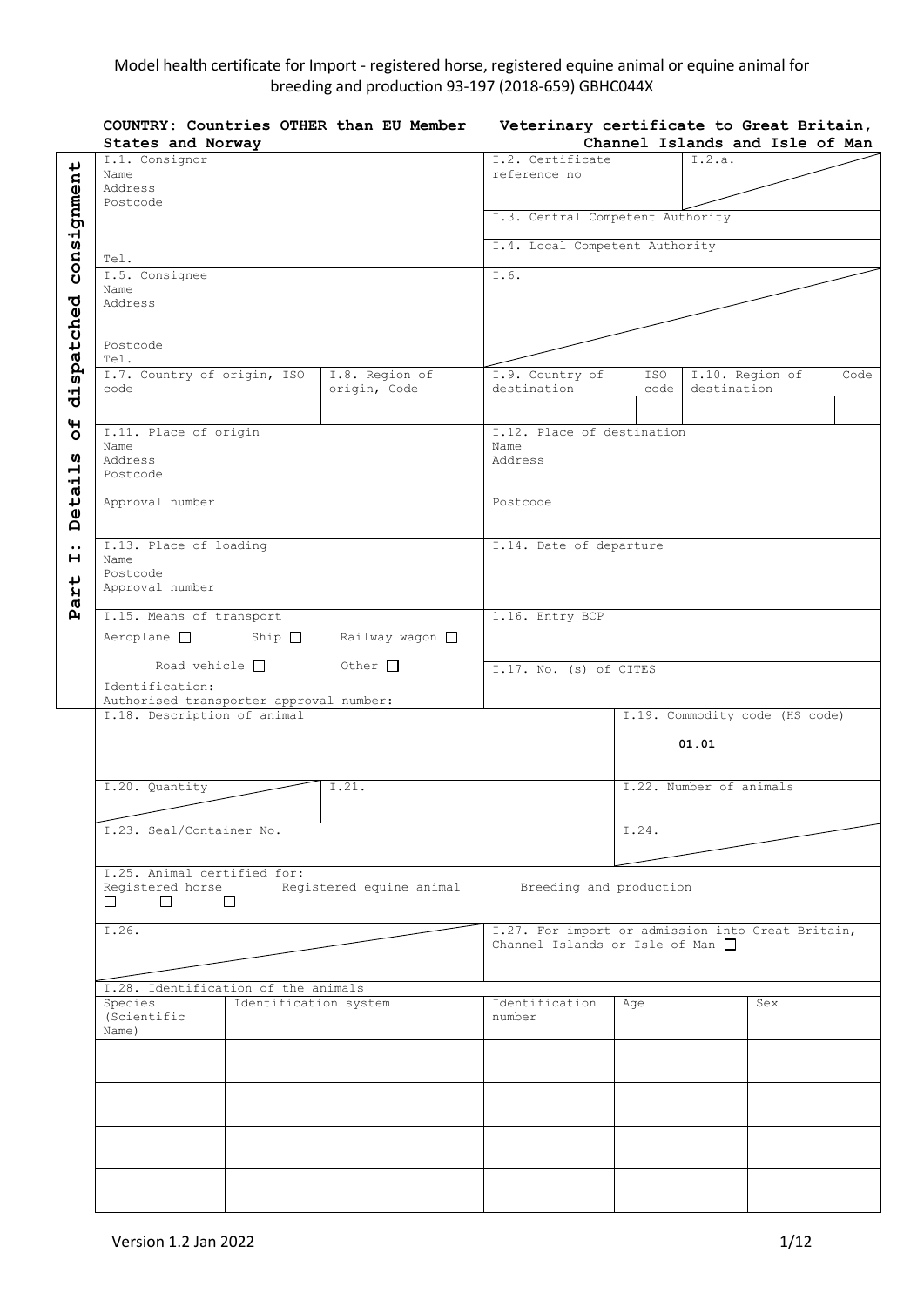|  | <b>COUNTRY: Countries OTHER than EU</b> |  |  |  |  |
|--|-----------------------------------------|--|--|--|--|
|--|-----------------------------------------|--|--|--|--|

|                             |                                              | Member States and Norway                                                                                            |                                                                                                                                                                                                                                                                                                                                                                                                                                          | equine animal for breeding and production GBHC044X                                                                                                                                                                  |       |  |  |  |  |  |  |
|-----------------------------|----------------------------------------------|---------------------------------------------------------------------------------------------------------------------|------------------------------------------------------------------------------------------------------------------------------------------------------------------------------------------------------------------------------------------------------------------------------------------------------------------------------------------------------------------------------------------------------------------------------------------|---------------------------------------------------------------------------------------------------------------------------------------------------------------------------------------------------------------------|-------|--|--|--|--|--|--|
| cation                      |                                              | IT. Health information                                                                                              |                                                                                                                                                                                                                                                                                                                                                                                                                                          | II.a. Certificate<br>reference number                                                                                                                                                                               | II.b. |  |  |  |  |  |  |
|                             |                                              |                                                                                                                     |                                                                                                                                                                                                                                                                                                                                                                                                                                          |                                                                                                                                                                                                                     |       |  |  |  |  |  |  |
| ٠H                          | II. Attestation of animal health and welfare |                                                                                                                     |                                                                                                                                                                                                                                                                                                                                                                                                                                          |                                                                                                                                                                                                                     |       |  |  |  |  |  |  |
| 4                           |                                              |                                                                                                                     | I, the undersigned official, veterinarian, hereby certify, that the animal described in box I.28.:                                                                                                                                                                                                                                                                                                                                       |                                                                                                                                                                                                                     |       |  |  |  |  |  |  |
| rti.<br>$\ddot{\mathbf{e}}$ |                                              | $(1)$ either                                                                                                        | [is a registered equine animal, other than horse, as defined in Article $2(c)$ of<br>Directive 2009/156/EC:1                                                                                                                                                                                                                                                                                                                             |                                                                                                                                                                                                                     |       |  |  |  |  |  |  |
| $\bullet$ $\bullet$<br>н    |                                              | $(^1)$ or                                                                                                           | [is a registered horse as defined in Article $2(c)$ of Commission Implementing<br>Regulation (EU) 2018/659;]                                                                                                                                                                                                                                                                                                                             |                                                                                                                                                                                                                     |       |  |  |  |  |  |  |
| н<br>art                    |                                              | $(^1)$ or                                                                                                           | Directive 2009/156/EEC; 1                                                                                                                                                                                                                                                                                                                                                                                                                | [is an equine animal for breeding and production as defined in Article 2 $\varepsilon$ of                                                                                                                           |       |  |  |  |  |  |  |
| Ñ                           |                                              |                                                                                                                     | comes from a country of part of the territory of a country which is authorised for imports<br>into Great Britain (GB), the Channel Islands and the Isle of Man (references to Great Britain<br>in this certificate includes import into the Channel Islands and the Isle of Man) of the<br>category of Equidae specified in the first indent above;                                                                                      |                                                                                                                                                                                                                     |       |  |  |  |  |  |  |
|                             | $\overline{\phantom{m}}$                     |                                                                                                                     | was examined today( $^2$ ) and found free of clinical signs of diseases and of obvious signs of<br>ectoparasite infestation;                                                                                                                                                                                                                                                                                                             |                                                                                                                                                                                                                     |       |  |  |  |  |  |  |
|                             |                                              | eradication;                                                                                                        | is not intended for slaughter under a national programme of infectious or contagious disease                                                                                                                                                                                                                                                                                                                                             |                                                                                                                                                                                                                     |       |  |  |  |  |  |  |
|                             | $\overline{\phantom{a}}$                     |                                                                                                                     | meets the requirements attested in points II.1. to II.5. of this certificate;                                                                                                                                                                                                                                                                                                                                                            |                                                                                                                                                                                                                     |       |  |  |  |  |  |  |
|                             | $\overline{\phantom{a}}$                     | is accompanied by the written declaration, signed by the owner of the animal or the<br>representative of the owner. |                                                                                                                                                                                                                                                                                                                                                                                                                                          |                                                                                                                                                                                                                     |       |  |  |  |  |  |  |
|                             | II.1.                                        | attestation on third country of part of the territory of third country and holding of                               |                                                                                                                                                                                                                                                                                                                                                                                                                                          |                                                                                                                                                                                                                     |       |  |  |  |  |  |  |
|                             | II.1.1.                                      |                                                                                                                     | a country), a country of part of the territory of a country, which on the date of issuing<br>this certificate has the Code  (3) and is assigned to Sanitary Group  (3);                                                                                                                                                                                                                                                                  |                                                                                                                                                                                                                     |       |  |  |  |  |  |  |
|                             | II.1.2.                                      |                                                                                                                     | in the country of dispatch the following diseases are compulsorily notifiable: African horse<br>sickness, dourine (Trypanosoma equipped), glanders (Burkholderia mallei), equine<br>encephalomyelitis (of all types including Venezuelan equine encephalomyelitis), equine<br>infectious anaemia, vesicular stomatitis, rabies and anthrax;                                                                                              |                                                                                                                                                                                                                     |       |  |  |  |  |  |  |
|                             | II.1.3.                                      |                                                                                                                     | the animal is dispatched from a country or part of the territory of country                                                                                                                                                                                                                                                                                                                                                              |                                                                                                                                                                                                                     |       |  |  |  |  |  |  |
|                             |                                              | a)                                                                                                                  | which is considered free from African horse sickness in accordance with Directive<br>2009/156/EC and in which there has been no clinical, serological (in unvaccinated<br>Equidae) or epidemiological evidence of African horse sickness during the period of 2<br>years prior to the date of dispatch and in which there have been no vaccinations against<br>the disease during the period of 12 months prior to the date of dispatch; |                                                                                                                                                                                                                     |       |  |  |  |  |  |  |
|                             |                                              | b)                                                                                                                  | in which Venezuelan equine encephalomyelitis has not occurred during the period of 2<br>years prior to the date of dispatch;                                                                                                                                                                                                                                                                                                             |                                                                                                                                                                                                                     |       |  |  |  |  |  |  |
|                             |                                              | $\circ$ )<br>dispatch;                                                                                              | in which dourine has not occurred during the period of 6 months prior to the date of                                                                                                                                                                                                                                                                                                                                                     |                                                                                                                                                                                                                     |       |  |  |  |  |  |  |
|                             |                                              | d)                                                                                                                  | In which glanders has not occurred during the period of 6 months prior to the date of                                                                                                                                                                                                                                                                                                                                                    |                                                                                                                                                                                                                     |       |  |  |  |  |  |  |
|                             | $(1)$ either[e)                              | dispatch;                                                                                                           | in which vesicular stomatitis has not occurred during the period of 6 months prior to                                                                                                                                                                                                                                                                                                                                                    |                                                                                                                                                                                                                     |       |  |  |  |  |  |  |
|                             | $^{(1)}$ or                                  | (e)                                                                                                                 | the date of dispatch; ]<br>in which vesicular stomatitis has occurred during the period of 6 months prior to the<br>date of dispatch, and a blood sample taken from the animal on  (insert date),<br>within a period of 21 days prior to the date of dispatch, was tested with negative<br>result for antibody to the vesicular stomatitis virus                                                                                         |                                                                                                                                                                                                                     |       |  |  |  |  |  |  |
|                             |                                              | $^{(1)}$ either<br>$^{(1)}$ or                                                                                      |                                                                                                                                                                                                                                                                                                                                                                                                                                          | [in a virus neutralisation test at a serum dilution of 1 in $32;$ ]<br>[in an ELISA in accordance with the relevant chapter of the Manual of<br>Diagnostic Tests and Vaccines for Terrestrial Animals of the OIE; ] |       |  |  |  |  |  |  |
|                             |                                              |                                                                                                                     |                                                                                                                                                                                                                                                                                                                                                                                                                                          |                                                                                                                                                                                                                     |       |  |  |  |  |  |  |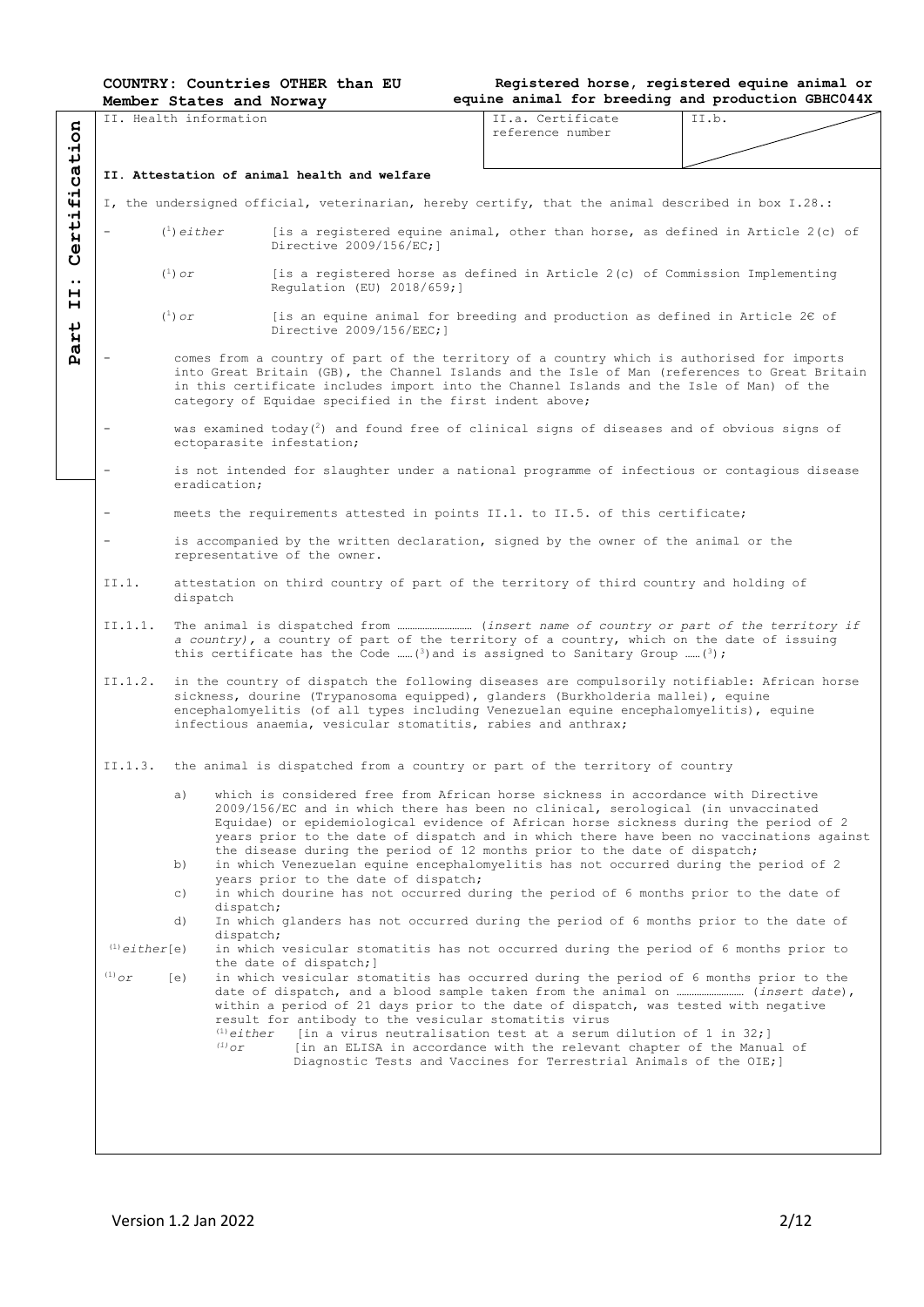II. Health information

**Registered horse, registered equine animal or equine animal for breeding and production GBHC044X**

II.a. Certificate<br>reference number



|  |                  | II.1.4.7. and which last for:                                          | II.1.4 the animal does not come from a holding, and to the best of my knowledge for the time periods<br>referred to in points II.1.4.1 to II.1.4.7. was not in contact with animals from holdings,<br>which were subject to prohibition orders for the reasons referred to in points II.4.1. to |                                                                                                 |  |  |  |
|--|------------------|------------------------------------------------------------------------|-------------------------------------------------------------------------------------------------------------------------------------------------------------------------------------------------------------------------------------------------------------------------------------------------|-------------------------------------------------------------------------------------------------|--|--|--|
|  | $(4)$ [II.1.4.1. | $^{(1)}$ either                                                        | in the case of Equidae suspected of having contracted dourine,<br>[6months beginning on the date of the last actual or possible<br>infected with Trypanosoma equiperdum; ]                                                                                                                      | contact with an animal suspected of having contracted dourine or                                |  |  |  |
|  |                  | $(1)$ and/or<br>$(1)$ and/or                                           | [in the case of a stallion, until the animal is castrated;]<br>[30 days following the date of completion of the cleansing and<br>disinfection of the premises after all animals of susceptible<br>species have been slaughtered; ]]                                                             |                                                                                                 |  |  |  |
|  | $(4)$ [II.1.4.2. | in the case of glanders,<br>$(1)$ either                               | [6 months beginning on the day on which the Equidae suffering<br>the detection of the causative pathogen Burkholderia mallei or                                                                                                                                                                 | from the disease or subjected with positive results to a test for                               |  |  |  |
|  |                  | $(1)$ and/or                                                           | antibodies to that pathogen, were killed and destroyed; ]<br>[30 days following the date of completion of the cleansing and<br>disinfection of the premises after all animals of susceptible                                                                                                    |                                                                                                 |  |  |  |
|  | II.1.4.3.        | $(1)$ either                                                           | species have been killed and destroyed; ]]<br>in the case of equine encephalomyelitis of any type,<br>[[6 months beginning on the day on which the Equidae suffering<br>from the disease have been slaughtered; ]                                                                               |                                                                                                 |  |  |  |
|  |                  | $(1)$ and/or                                                           | the virus causing West Nile Fever, Eastern equine<br>encephalomyelitis or Western equine encephalomyelitis have died,<br>been removed from the holding or fully recovered; ]                                                                                                                    | [6 months beginning on the day on which the Equidae infected with                               |  |  |  |
|  |                  | $^{(1)}$ and/or                                                        | [30 days following the date of completion of the cleansing and<br>disinfection of the premises after all animals of susceptible<br>species have been slaughtered; ]                                                                                                                             |                                                                                                 |  |  |  |
|  | II.1.4.4.        | apart;                                                                 | animals having been slaughtered, the remaining equine animals on the holding<br>have shown a negative reaction in an agar gel immunodiffusion test (AGID or<br>Coggins test) carried out on blood samples collected on two occasions 3 months                                                   | in the case of equine infectious anaemia, until the date on which, the infected                 |  |  |  |
|  | II.1.4.5.        | In the case of vesicular stomatitis<br>$^{(1)}$ either<br>$(1)$ and/or | [6 months following the last case;]<br>[30 days following the date of completion pf the cleansing and<br>disinfect5ion of the premises after all animals of susceptible<br>species have been slaughtered; ]                                                                                     |                                                                                                 |  |  |  |
|  | II.1.4.6.        |                                                                        | In the case of rabies, 30 days following the last case and the date of<br>completion of the cleansing and disinfection of the premises;                                                                                                                                                         |                                                                                                 |  |  |  |
|  | II.1.4.7.        |                                                                        | in the case of anthrax, 15 days following the last case and the date of<br>completion of the cleansing and disinfection of the premises                                                                                                                                                         |                                                                                                 |  |  |  |
|  | disease.         |                                                                        | II.1.5. to the best of my knowledge during the period of 15 days prior to the date of dispatch the                                                                                                                                                                                              | animal has not been in contact with Equidae infected or suspected of an infection or contagious |  |  |  |
|  |                  |                                                                        |                                                                                                                                                                                                                                                                                                 |                                                                                                 |  |  |  |
|  |                  |                                                                        |                                                                                                                                                                                                                                                                                                 |                                                                                                 |  |  |  |
|  |                  |                                                                        |                                                                                                                                                                                                                                                                                                 |                                                                                                 |  |  |  |
|  |                  |                                                                        |                                                                                                                                                                                                                                                                                                 |                                                                                                 |  |  |  |
|  |                  |                                                                        |                                                                                                                                                                                                                                                                                                 |                                                                                                 |  |  |  |
|  |                  |                                                                        |                                                                                                                                                                                                                                                                                                 |                                                                                                 |  |  |  |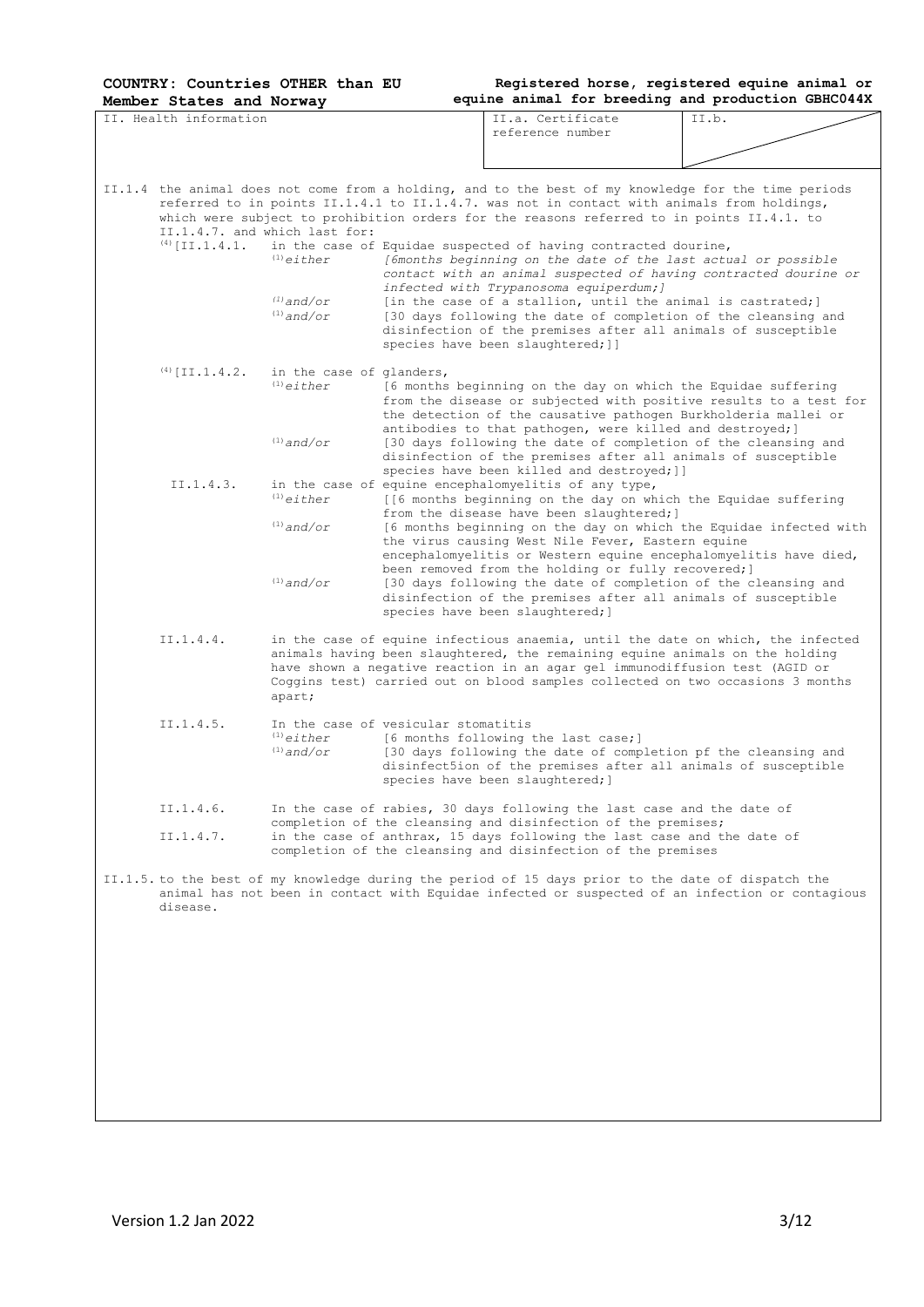|                                                         |                          |                                                                                                                                                                                                                                                                                          | II.a. Certificate                                                                                                                                                                                                                                                                                                                                                                                                                                                                                                                                                                                                                                                                                                                                    | II.b. |  |
|---------------------------------------------------------|--------------------------|------------------------------------------------------------------------------------------------------------------------------------------------------------------------------------------------------------------------------------------------------------------------------------------|------------------------------------------------------------------------------------------------------------------------------------------------------------------------------------------------------------------------------------------------------------------------------------------------------------------------------------------------------------------------------------------------------------------------------------------------------------------------------------------------------------------------------------------------------------------------------------------------------------------------------------------------------------------------------------------------------------------------------------------------------|-------|--|
| II. Health information                                  |                          | reference number                                                                                                                                                                                                                                                                         |                                                                                                                                                                                                                                                                                                                                                                                                                                                                                                                                                                                                                                                                                                                                                      |       |  |
|                                                         |                          |                                                                                                                                                                                                                                                                                          |                                                                                                                                                                                                                                                                                                                                                                                                                                                                                                                                                                                                                                                                                                                                                      |       |  |
|                                                         |                          |                                                                                                                                                                                                                                                                                          |                                                                                                                                                                                                                                                                                                                                                                                                                                                                                                                                                                                                                                                                                                                                                      |       |  |
|                                                         |                          |                                                                                                                                                                                                                                                                                          |                                                                                                                                                                                                                                                                                                                                                                                                                                                                                                                                                                                                                                                                                                                                                      |       |  |
| II.2.                                                   |                          | Attestation of residence and pre=-export isolation                                                                                                                                                                                                                                       |                                                                                                                                                                                                                                                                                                                                                                                                                                                                                                                                                                                                                                                                                                                                                      |       |  |
| $(1)$ either                                            | $[II.2.1.]$              | territory of a country which is:                                                                                                                                                                                                                                                         | During a period of at least the 90 days prior to the date of dispatch, or<br>since birth if the animal is less than 90 days old, or since entry if the<br>animal was imported directly from GB during a period of 90 days<br>prior to the date of dispatch, the animal has been resident on holdings<br>under veterinary supervision situated in a country or part of the                                                                                                                                                                                                                                                                                                                                                                            |       |  |
|                                                         | $(1)$ $(5)$ either       |                                                                                                                                                                                                                                                                                          | [assigned to Sanitary Group A, and during the period of at least 30 days<br>prior to the date of dispatch, it was kept apart from Equidae not of                                                                                                                                                                                                                                                                                                                                                                                                                                                                                                                                                                                                     |       |  |
| equivalent health status; ] ]<br>$(1)$ (5) $_{\rm O}$ r |                          |                                                                                                                                                                                                                                                                                          | [assigned to Sanitary Groups B, C, D, or G, and during the period of at<br>least 30 days prior to the date of dispatch, it was kept in pre-export                                                                                                                                                                                                                                                                                                                                                                                                                                                                                                                                                                                                    |       |  |
|                                                         | $(1)$ (5) $_{\text{OY}}$ | isolation under veterinary supervision without coming into contact with<br>Equidae not of equivalent health status; ]]<br>[assigned to Sanitary Group E, and it was kept in the approved isolation<br>centre described as place of origin in Box I.11., protected from vector<br>insects |                                                                                                                                                                                                                                                                                                                                                                                                                                                                                                                                                                                                                                                                                                                                                      |       |  |
|                                                         |                          | $(1)$ either<br>[during the period of at least 40 days prior to the date<br>of dispatch; []]<br>$^{(1)}$ or<br>[during the period of at least 30 days prior to the date<br>of dispatch from the United Arab Emirates                                                                     |                                                                                                                                                                                                                                                                                                                                                                                                                                                                                                                                                                                                                                                                                                                                                      |       |  |
|                                                         |                          |                                                                                                                                                                                                                                                                                          | The animal is dispatched from a country of which at least<br>a part of the territory of the country is assigned to<br>Sanitary Group F, and during the period of at least 90<br>days prior to the date of dispatch, or since birth if the<br>animal is less than 90 days old, it was resident on<br>holdings under veterinary supervision and was kept during<br>the period of at least 60 days prior to the date of<br>dispatch, or since entry if it was imported directly from<br>GB during the period of 60 days prior to the date of<br>dispatch, in the part of the territory described in point<br>II.1.3. which is considered free of African horse sickness<br>in accordance with GB legislation and underwent the pre-<br>export isolation |       |  |
|                                                         | $(1)$ either             | imports into GB                                                                                                                                                                                                                                                                          | (insert name of quarantine station) during the period of at least 40 days<br>least from two hours prior to sunset until two hours after sunrise and<br>exercise was provided under official veterinary supervision, following<br>the application of insect repellents in combination with an insecticide<br>effective against Culicoides prior to the removal from the stables, and<br>in strict isolation from Equidae not being prepared for export under<br>conditions at least as strict as required for temporary admission or                                                                                                                                                                                                                  |       |  |
|                                                         | (0r)                     |                                                                                                                                                                                                                                                                                          | [permanently confined in the approved vector-proof quarantine station of<br>at least 14 days prior to the date of dispatch and constant monitoring<br>of the vector protection has proven absence of vectors inside the<br>vector-protected part of the quarantine station.]]                                                                                                                                                                                                                                                                                                                                                                                                                                                                        |       |  |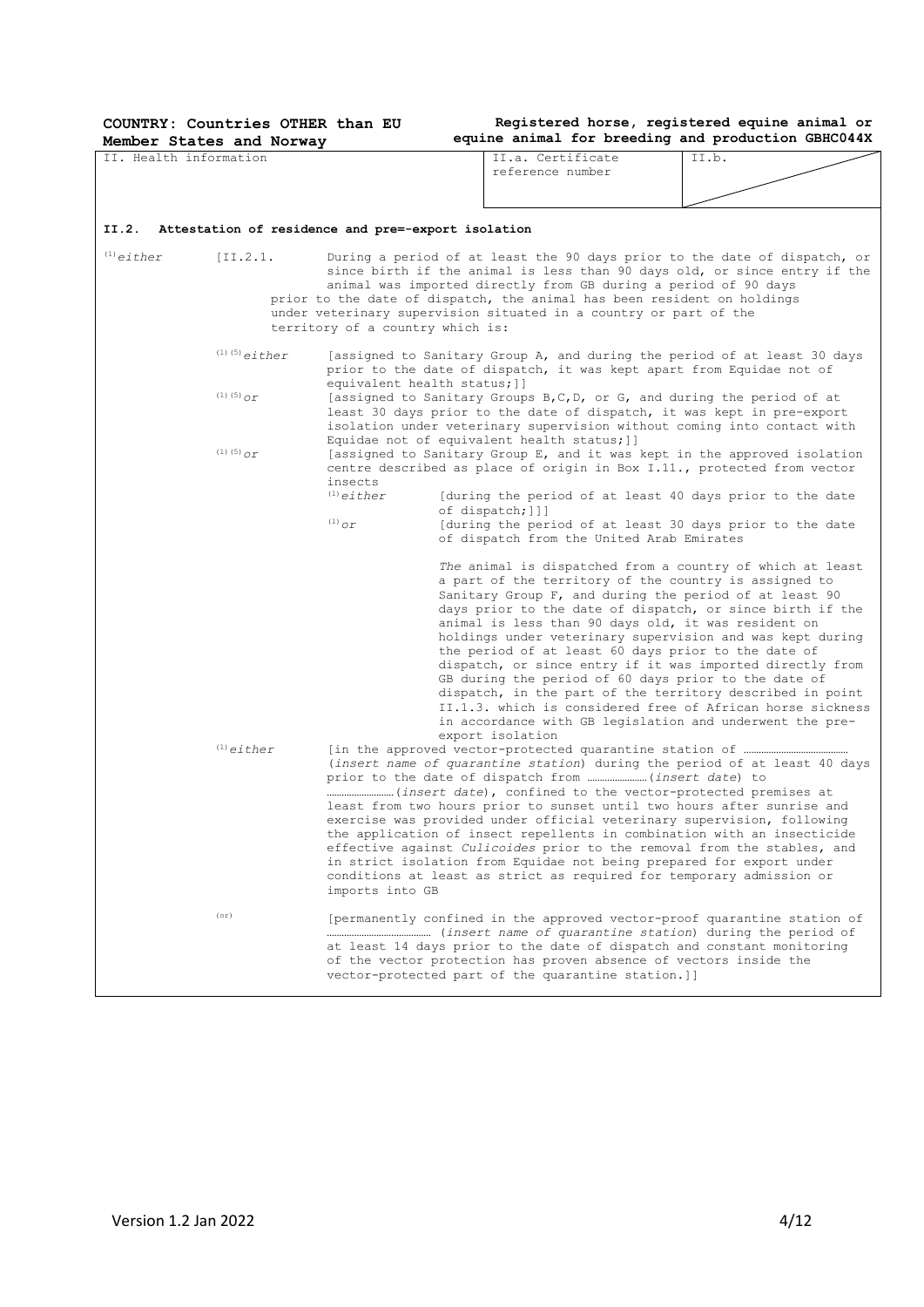|                                     | EU Member States and Norway                 |                              | equine animal for breeding and production GBHC044X                                                                                                                                                                                                                                                                                                                                                                                                                                                                                                                                                                                                                                                                                                                                                                                                             |       |
|-------------------------------------|---------------------------------------------|------------------------------|----------------------------------------------------------------------------------------------------------------------------------------------------------------------------------------------------------------------------------------------------------------------------------------------------------------------------------------------------------------------------------------------------------------------------------------------------------------------------------------------------------------------------------------------------------------------------------------------------------------------------------------------------------------------------------------------------------------------------------------------------------------------------------------------------------------------------------------------------------------|-------|
|                                     | II. Health information                      |                              | TT.a. Certificate<br>reference number                                                                                                                                                                                                                                                                                                                                                                                                                                                                                                                                                                                                                                                                                                                                                                                                                          | II.b. |
|                                     |                                             |                              |                                                                                                                                                                                                                                                                                                                                                                                                                                                                                                                                                                                                                                                                                                                                                                                                                                                                |       |
| II.3.                               | Attestation of vaccination and health tests |                              |                                                                                                                                                                                                                                                                                                                                                                                                                                                                                                                                                                                                                                                                                                                                                                                                                                                                |       |
| $(1)$ either                        | [II.3.1.]                                   | vaccination; 1               | The animal was not vaccinated against African horse sickness in the<br>country of dispatch and there is no information suggesting previous                                                                                                                                                                                                                                                                                                                                                                                                                                                                                                                                                                                                                                                                                                                     |       |
| $^{(1)}$ or                         | [II.3.1.]                                   | vaccination was carried out: | The animal was vaccinated against African horse sickness, and this                                                                                                                                                                                                                                                                                                                                                                                                                                                                                                                                                                                                                                                                                                                                                                                             |       |
|                                     | $(1)$ either<br>$^{(1)}$ or                 |                              | [more than 12 months prior to the date of dispatch;]]<br>[more than 60 days and less than 12 months prior to the date of<br>admission into the country or part of the territory of the country                                                                                                                                                                                                                                                                                                                                                                                                                                                                                                                                                                                                                                                                 |       |
| (1) (5) $_{\mathcal{O}\mathcal{L}}$ | [II.3.1.]                                   |                              | referred to in point II.1.3.(a), from where it is dispatched; ]]<br>The animal is dispatched from a country or part of the territory of a<br>country which is assigned to Sanitary Group F and was vaccinated against<br>and at least 40 days prior to the date of entry in the vector-protected<br>quarantine by administration of a registered vaccine according to<br>manufacturers instructions which is protective against the circulation<br>serotypes of the African horse sickness virus; ]                                                                                                                                                                                                                                                                                                                                                            |       |
|                                     | $[II.3.2.]$                                 | dispatch from                | the animal was mot vaccinated against Venezuelan equine<br>encephalomyelitis during the period of 60 days prior to the date of                                                                                                                                                                                                                                                                                                                                                                                                                                                                                                                                                                                                                                                                                                                                 |       |
|                                     | $^{(1)}$ either                             | date of dispatch; ]          | [a country of which all parts of the territory are free of Venezuelan<br>equine encephalomyelitis for a period of at least 2 years prior to the                                                                                                                                                                                                                                                                                                                                                                                                                                                                                                                                                                                                                                                                                                                |       |
|                                     | $(1)$ (5) $_{OT}$                           | dispatch, and                | [a part of the territory of a country which is assigned to Sanitary<br>Group C or D, which is free of Venezuelan equine encephalomyelitis for a<br>period of at least 2 years prior to the date of dispatch and Venezuelan<br>equine encephalomyelitis occurs in the remaining parts of the country of                                                                                                                                                                                                                                                                                                                                                                                                                                                                                                                                                         |       |
|                                     |                                             | $^{(1)}$ either              | [is vaccinated against Venezuelan equine<br>encephalomyelitis with a complete primary course and<br>revaccinated according to manufacturers recommendations<br>not less than 60 days and no more than 12 months prior to<br>the date of dispatch, and was kept in vector-protected<br>quarantine for a period of at least 21 days prior to the<br>date of dispatch and during that period remained<br>clinically healthy, and its body temperature, taken daily<br>remained within the normal physiological range, and any<br>equine animal on the same holding which showed a raise in<br>body temperature, taken daily, was subjected to a blood<br>test for virus isolation for Venezuelan equine<br>encephalomyelitis with negative results; ]]                                                                                                            |       |
|                                     |                                             | $^{(1)}$ Or                  | [is not vaccinated against Venezuelan equine<br>encephalomyelitis and was kept in vector-protected<br>quarantine for a period of at least 21 days, and during<br>that period remained clinically healthy, and its body<br>temperature taken daily, remained within the normal<br>physiological range, and any equine animal on the same<br>holding which showed a rise in body temperature, taken<br>daily was subjected to a blood test for virus isolation<br>for Venezuelan equine encephalomyelitis with negative<br>results, and the animal to be dispatched was subjected to<br>a diagnostic test for Venezuelan equine encephalomyelitis<br>with negative result conducted on a sample taken not less<br>than 14 days after the date of entry into the vector-<br>protected quarantine and remained protected from vector<br>insects until dispatch; ]] |       |
|                                     |                                             |                              |                                                                                                                                                                                                                                                                                                                                                                                                                                                                                                                                                                                                                                                                                                                                                                                                                                                                |       |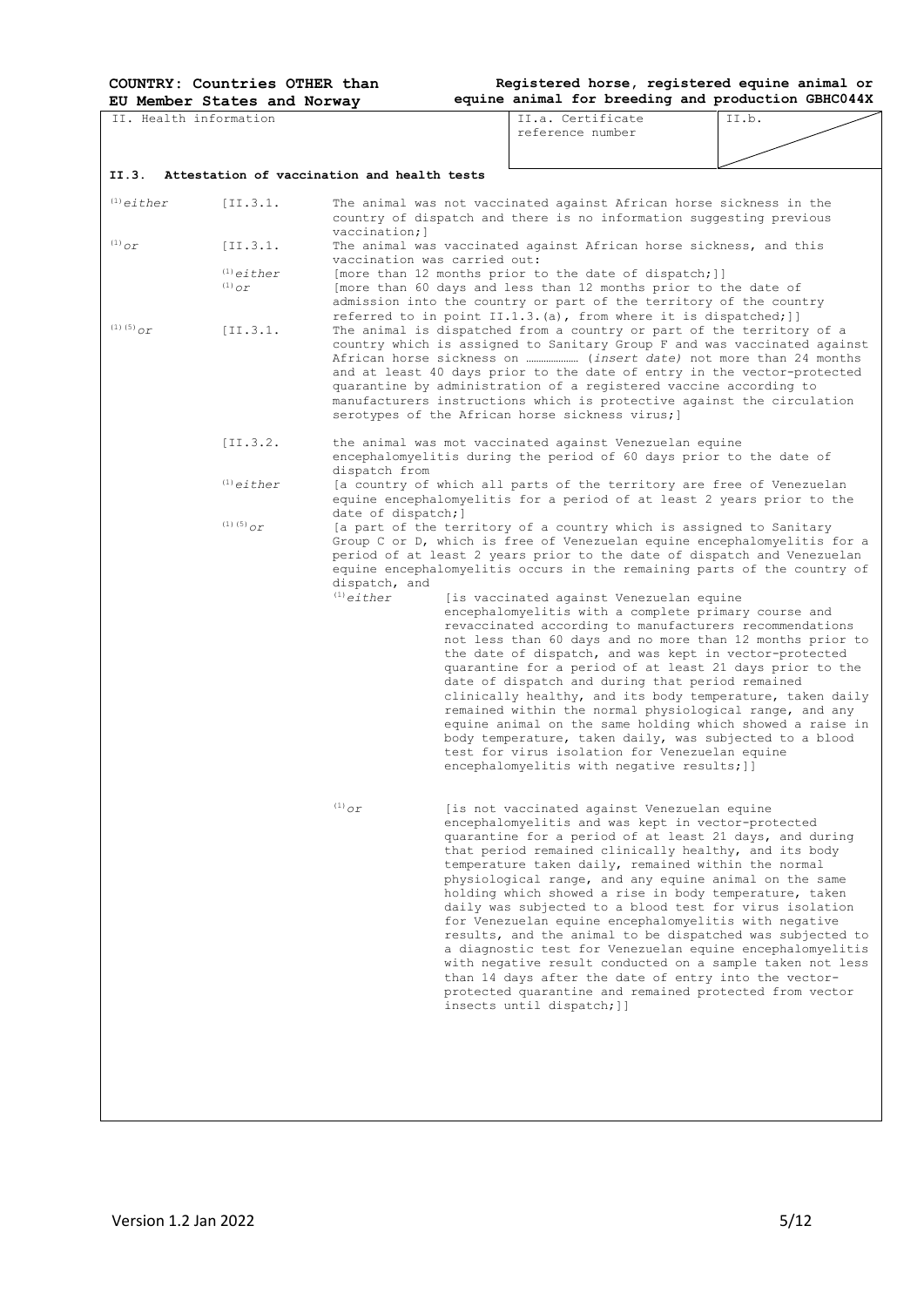**Registered horse, registered equine animal or** 

**EU Member States and Norway equine animal for breeding and production GBHC044X** II. Health information II.a. Certificate reference number II.b. (1)*or* [was subjected to a hemagglutination inhibition test for Venezuelan equine encephalomyelitis carried out be the same laboratory on the same day on samples taken on two occasions with an interval of 21 days on …………(*insert date*)and on ………….(*insert date*), the second of which was taken during the period of 10 days prior to the date deadlatch, without an increase in antibody tire, and a RT-PCR (reverse transcription-polymerase chain reaction) test for the detection of Venezuelan equine encephalomyelitis virus genome, carried out with negative result on a sample taken within 48 hours prior to dispatch, on …………………(*insert date*), and has been protected from vector attacks from the moment of the RT-PCR sampling until loading for dispatch by combined use of approved insect repellents and insecticides on the animal and disinsectization of the stable and the means in which it is transported;]]  $<sup>(1)</sup>$  [II.3.3. the animal is an uncastrated male equine animal older than 180 days,</sup> and (1)*either* [is dispatched from a country in which equine viral arteritis is a compulsorily notifiable disease and has not been officially reported during the period of 6 months prior to the date of dispatch; ]] (1)*or* [was tested on a blood sample taken on …………………… *(insert date)*, within a period of 21 days prior to the date of dispatch, by virus neutralisation test for EVA with negative results at a serum dilution of 1 in 4;]] *(1)or* [was tested on an aliquot of its entire semen taken on ……………………(*insert*  date), within a period of 21 days prior to the date of dispatch, by virus isolation test, polymerase chain reaction (PCFR) or real-time PCR for EVA with negative results;]] (1)*or* [was vaccinated against EVA on ………………………*(insert date)* under official veterinary supervision, and re-vaccinated at regular intervals according to the manufacturer's instructions, with a vaccine approved by the competent authority, and the initial vaccination was carried out (1)*either* [before 1 October 2018, on the day a blood sample was taken that was subsequently tested in a virus neutralisation test for EVA with negative result at a serum dilution of 1 in 4; ]] (1)*or* [before 1 October 2018 during a period of isolation of not more than 15 days under official veterinary supervision, commencing on the day a blood sample was taken which was tested during that isolation period in a virus neutralisation test for EVA with negative result at a serum dilution of 1 in 4;]]] (1)*or* [at the age of 180 to 270 days, during a period of isolation under official veterinary supervision, during which the animal was subjected to a virus neutralisation test for EVA carried out with negative result at a serum dilution of 1 in 4, or carried out on the same day by the same laboratory with stable or declining titres on two blood samples taken at least 10 days apart;]]]] (1)*or* after the animal was subjected to a virus neutralisation text for EVA with negative result at a serum dilution of 1 in 4 carried out on a blood sample taken not earlier than 7 days after commending a period of uninterrupted isolation which lasted until 21 days following vaccination;]]] (1)*or* [at the age of 180 days to 250 days, after the animal was subjected to a virus neutralisation test for EVA carried out with negative result at a serum dilution of 1 in 4 or carried out on the same day by the same laboratory with stable or declining titres on two blood samples taken at least 14 days apart;]]]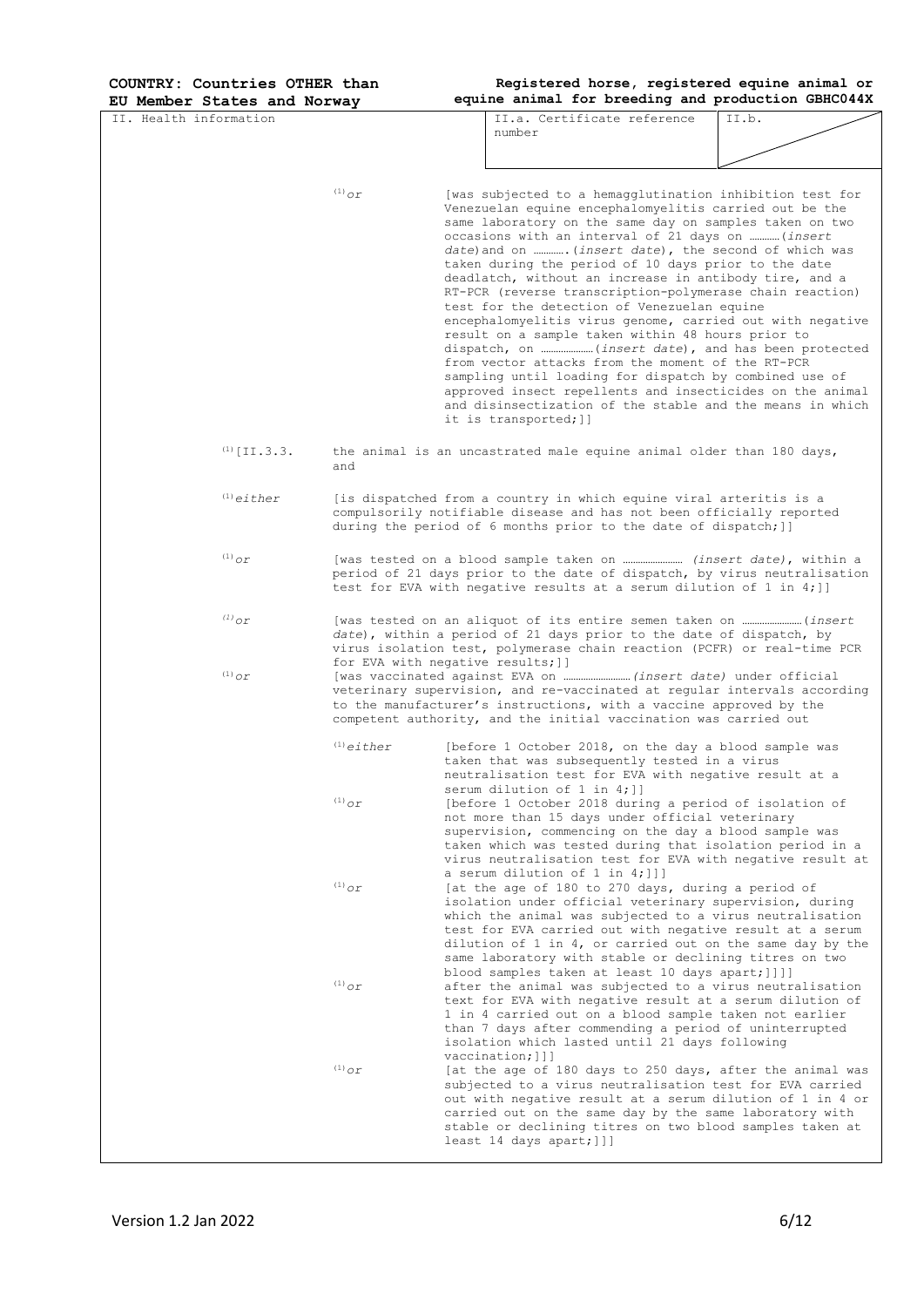| II. Health information |                                |                                | II.a. Certificate reference<br>II.b.                                                                                                                                                                                                                                                                                                                                                                                                                                                                                                                                                                                                                                                                                                    |  |  |  |  |
|------------------------|--------------------------------|--------------------------------|-----------------------------------------------------------------------------------------------------------------------------------------------------------------------------------------------------------------------------------------------------------------------------------------------------------------------------------------------------------------------------------------------------------------------------------------------------------------------------------------------------------------------------------------------------------------------------------------------------------------------------------------------------------------------------------------------------------------------------------------|--|--|--|--|
|                        |                                |                                | number                                                                                                                                                                                                                                                                                                                                                                                                                                                                                                                                                                                                                                                                                                                                  |  |  |  |  |
|                        |                                |                                |                                                                                                                                                                                                                                                                                                                                                                                                                                                                                                                                                                                                                                                                                                                                         |  |  |  |  |
|                        | $(1)$ or                       |                                | [was subjected to a virus isolation test, polymerase chain reaction<br>(PCR) or real-time PCR for EVA carried out with negative result on an<br>aliquot of its entire semen collected after the date a blood sample of<br>prior to the date of dispatch, was tested in a virus neutralisation test<br>for EVA with positive result at a serum dilution of at least 1 in 4; ]]                                                                                                                                                                                                                                                                                                                                                           |  |  |  |  |
|                        | $^{(1)}$ or                    | a)<br>b)                       | [has previously tested positive for antibodies against the equine<br>arteritis virus or has been vaccinated against EVA, and<br>within a period of 6 months prior to the date of dispatch, was<br>test mated, on two consecutive days, to at least two mares which<br>were kept in isolation during the 7 days prior to and until at<br>least 28 days after test mating and which were subjected to two<br>serological tests for EVA with negative results at a serum<br>dilution of 1 in 4 on blood samples collected at the time of<br>test mating and at least 28 days after the test mating, and<br>was subjected to a virus neutralisation test for EVA carried out<br>on a blood sample taken within 21 days prior to the date of |  |  |  |  |
|                        |                                | $(1)$ either<br>$^{(1)}$ or    | [with positive result at serum dilution of at<br>least $1$ in $4;$ ]]]<br>[with negative result at a serum dilution of 1 in<br>4;]]]                                                                                                                                                                                                                                                                                                                                                                                                                                                                                                                                                                                                    |  |  |  |  |
| $(1)$ either           | [II.3.4.                       |                                | the animal is dispatched from Iceland, which is certified as officially<br>free from equine infectious anaemia, where it is continuously resident<br>since birth and did not come into contact with Equidae which have<br>entered Iceland from other countries                                                                                                                                                                                                                                                                                                                                                                                                                                                                          |  |  |  |  |
| $^{(1)}$ O $\Gamma$    | [II.3.4.]                      | of dispatch; ]                 | the animal was subjected with negative result to an agar gel<br>immunodiffusion test (AGID or Coggins test) or to an ELISA for equine<br>(insert date), this being within a period of 30 days prior to the date                                                                                                                                                                                                                                                                                                                                                                                                                                                                                                                         |  |  |  |  |
|                        | $(1)$ [II.3.5.                 | dispatch; ]                    | the animal is dispatched from a country or part of the territory of a<br>country which is assigned to Sanitary Group B, D or E or from China or<br>Thailand, or from a country in which glanders was reported during a<br>period of 3 years prior to the date of dispatch, and was subjected to a<br>complement fixation test for glanders carried out with negative result<br>at a serum dilution of 1 in 5 on a blood sample taken on<br>(insert date), within a period of 30 days prior to the date of                                                                                                                                                                                                                               |  |  |  |  |
|                        | $^{\left( 1\right) }$ [II.3.6. | was taken; 1                   | the animal is an uncastrated male or a female equine animal older than<br>270 days dispatched from a country or part of the territory of a country<br>which is assigned to sanitary group B, D, E or F or from China or<br>Thailand, or from a country in which dourine was reported during a<br>period of 2 years prior to the date of despatch, and was subjected to a<br>complement fixation test for dourine carried out with negative result at<br>date), within a period of 30 days prior to and after the date the sample                                                                                                                                                                                                        |  |  |  |  |
|                        | $(1)$ (5) [II.3.7.             | $^{(1)}$ either                | the animal is dispatched from a country or part of the territory of a<br>country which is assigned to Sanitary Group C or D, and<br>[Western and Eastern equine encephalomyelitis have not<br>been officially reported in the country or part of the<br>territory of the country of dispatch during a period of<br>at least 2 years prior to the date of dispatch; ]]                                                                                                                                                                                                                                                                                                                                                                   |  |  |  |  |
|                        |                                | $(1)$ or                       | [the animal was vaccinated with a complete primary course<br>and revaccinated according to manufacturer's instructions<br>within a period of 6 months and at least 30 days prior to<br>the date of dispatch with inactivated vaccine against<br>Western and Eastern equine encephalomyelitis, the last                                                                                                                                                                                                                                                                                                                                                                                                                                  |  |  |  |  |
|                        |                                | $\prescript{(1)}{}{\text{or}}$ | [the animal was kept for a period of at least 21 days<br>prior to the date of dispatch in a vector-protected<br>quarantine and during this period was subjected to<br>haemagglutination inhibition tests for Western and<br>Eastern equine encephalomyelitis carried out by the same<br>laboratory on the same day and with negative results                                                                                                                                                                                                                                                                                                                                                                                            |  |  |  |  |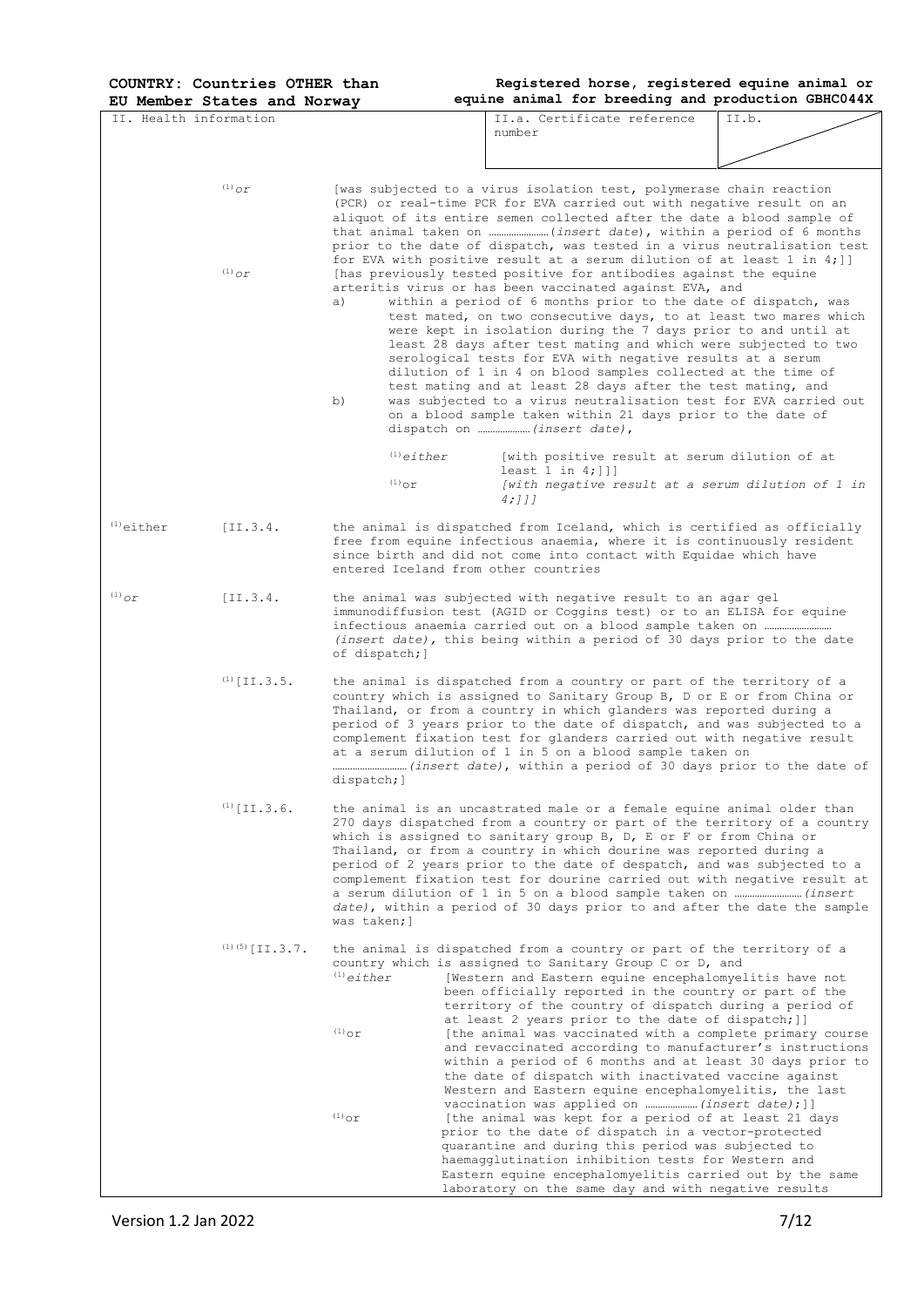| EU Member States and Norway    |                 |                                        | equine animal for breeding and production GBHC044X                                                                                                                                                                                                                                                                                                                                      |                                                                                          |
|--------------------------------|-----------------|----------------------------------------|-----------------------------------------------------------------------------------------------------------------------------------------------------------------------------------------------------------------------------------------------------------------------------------------------------------------------------------------------------------------------------------------|------------------------------------------------------------------------------------------|
| TT, Health information         |                 | number                                 | II.a. Certificate reference                                                                                                                                                                                                                                                                                                                                                             | II.b.                                                                                    |
|                                |                 |                                        |                                                                                                                                                                                                                                                                                                                                                                                         |                                                                                          |
|                                |                 |                                        |                                                                                                                                                                                                                                                                                                                                                                                         |                                                                                          |
|                                |                 | $(1)$ either<br>$^{(1)}$ or            | [on a sample of blood taken on<br>days prior to the date of dispatch, with<br>negative result; []]<br>[on samples of blood taken on two<br>occasions with an interval of at least 21<br>days on  (insert date) and on<br>( <i>Insert date</i> ), the second of which<br>to the date of dispatch, without increase<br>in antibody titre; []]                                             | (insert date), within a period of 10<br>was taken within a period of 10 days prior       |
| $(1)$ [II.3.8.                 |                 | during the past 2 years and the animal | the animal is dispatched from a country or part of the territory of a<br>country which is assigned to Sanitary Group G, or from a country in<br>which Japanese encephalitis has been officially reported in Equidae                                                                                                                                                                     |                                                                                          |
|                                | $^{(1)}$ either |                                        | [comes from a holding situated in the centre of an area<br>of at least 30 km radius around that holding where there<br>has been no case of Japanese encephalitis during a period<br>of at least 21 days prior to the date of dispatch; ]]                                                                                                                                               |                                                                                          |
|                                | $^{(1)}$ or     | subjected                              | [was kept in a vector-protected quarantine during a<br>period of at least 21 days prior to the date of dispatch,<br>and during that period the body temperature, taken daily,<br>remained within the normal physiological range and was                                                                                                                                                 |                                                                                          |
|                                |                 | $(1)$ either                           | neutralisation test for Japanese<br>encephalitis carried out be the same<br>laboratory on the same day on samples of<br>blood taken on two occasions with an<br>interval of at least 14 days on<br>to the date of dispatch, without a more<br>than four-fold increase in antibody tire<br>between the two samples, and remained<br>protected from vector insets until<br>dispatch; $]]$ | [to a hemagglutination inhibition or virus<br>was taken within a period of 10 days prior |
|                                |                 | $^{(1)}$ or                            | [to a lg-M capture ELISA test for the<br>detection of antibodies against Japanese<br>encephalitis virus with negative result,<br>carried out on a blood sample taken not<br>earlier than 7 days after the date the<br>until dispatch; []]                                                                                                                                               | isolation commenced on  (insert date)<br>and remained protected from vector insects      |
|                                | $^{(1)}$ or     | date of dispatch; ]]                   | [was vaccinated against Japanese encephalitis with a<br>complete primary course and revaccinated according to<br>manufacturers recommendations during a period of not less<br>than 21 days and not more than 12 months prior to the                                                                                                                                                     |                                                                                          |
| $(1)$ $(5)$ either<br>[II.3.9. | the same day    |                                        | the animal is dispatched from a country or part of the territory of a<br>country which is assigned to Sanitary Group E, and was subjected to a<br>serological test for African horse sickness as described in Annex IV to<br>Directive 2009/156/EC, which was carried out by the same laboratory on                                                                                     |                                                                                          |
| $(1)$ either                   |                 |                                        | [on blood samples taken on two occasions with an interval<br>within a period of 10 days prior to the date of dispatch                                                                                                                                                                                                                                                                   |                                                                                          |
|                                | $^{(1)}$ or     |                                        | $(1)$ either [with negative results in each case;]]]<br>[with positive result in the first sample, and                                                                                                                                                                                                                                                                                  |                                                                                          |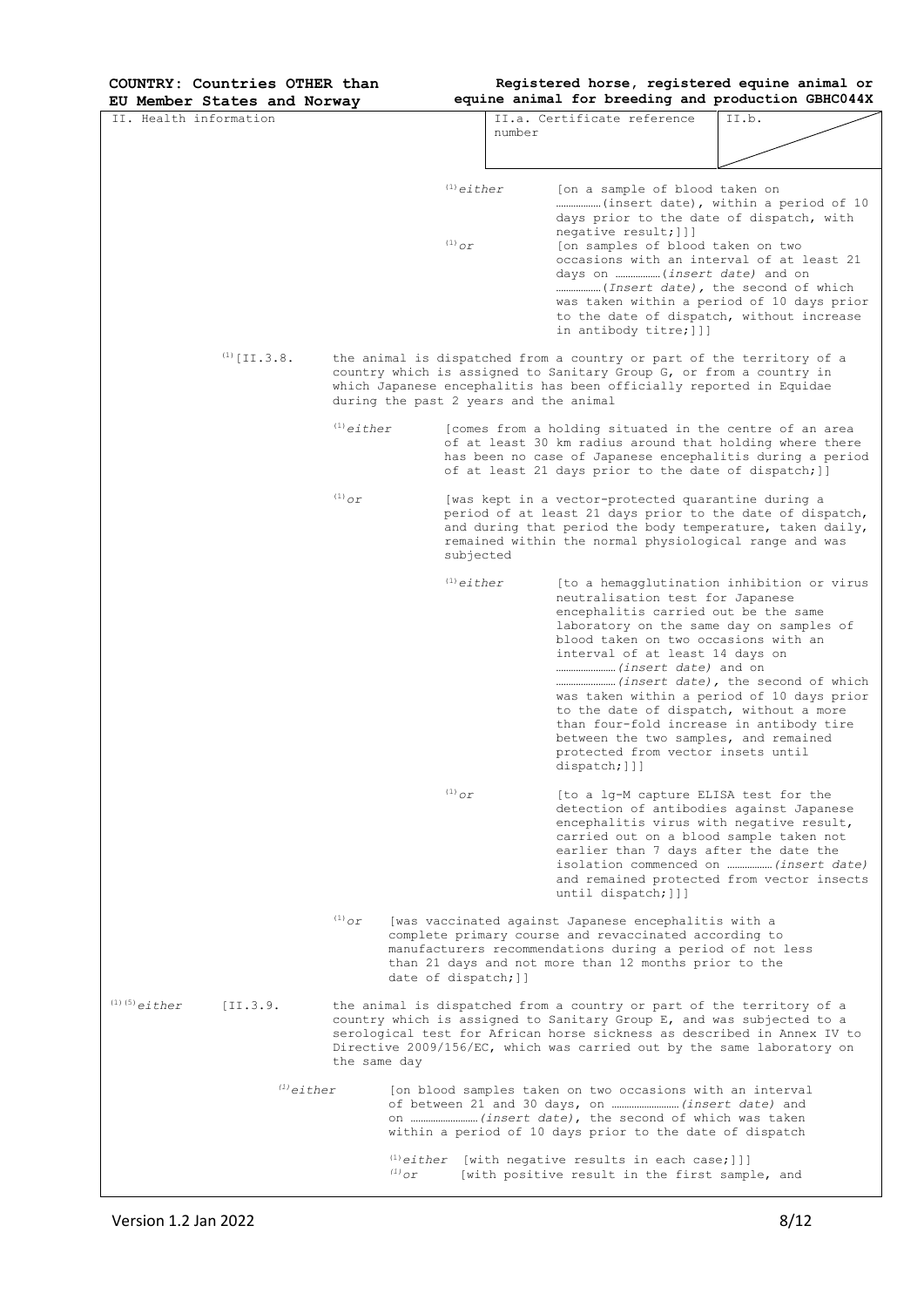**Registered horse, registered equine animal or** 

| EU Member States and Norway                                                                                 |                                                                                                                                                                                                                                                                                                                                                                                                                                                                           |                                |                                                                                                                                                                                                                                | equine animal for breeding and production GBHC044X                                                                                                                                                                                                                                                                                                                                                                                                                                                                                                                                                                                                                                                                                            |  |
|-------------------------------------------------------------------------------------------------------------|---------------------------------------------------------------------------------------------------------------------------------------------------------------------------------------------------------------------------------------------------------------------------------------------------------------------------------------------------------------------------------------------------------------------------------------------------------------------------|--------------------------------|--------------------------------------------------------------------------------------------------------------------------------------------------------------------------------------------------------------------------------|-----------------------------------------------------------------------------------------------------------------------------------------------------------------------------------------------------------------------------------------------------------------------------------------------------------------------------------------------------------------------------------------------------------------------------------------------------------------------------------------------------------------------------------------------------------------------------------------------------------------------------------------------------------------------------------------------------------------------------------------------|--|
| II. Health information                                                                                      |                                                                                                                                                                                                                                                                                                                                                                                                                                                                           | number                         | II.a. Certificate reference                                                                                                                                                                                                    | II.b.                                                                                                                                                                                                                                                                                                                                                                                                                                                                                                                                                                                                                                                                                                                                         |  |
|                                                                                                             | $^{(1)}$ or<br>$\ ^{\left( 1\right) }\mathcal{O}r$                                                                                                                                                                                                                                                                                                                                                                                                                        | $2018/659;$ ]]]<br>$^{(1)}$ Or | with negative result in an agent<br>to Directive 2009/156/EC; ] ] ] ]<br>Diagnostic Tests and Vaccines; [] ]]<br>African horse sickness and<br>mplementing Regulation (EU)<br>[the country of dispatch is not<br>dispatch; []] | $\mu^{(1)}$ either [the second sample was subsequently tested<br>identification test as described in Annex IV<br>[the two samples were tested without more than<br>a two-fold increase in antibody titre in a virus<br>neutralisation test as described in point 2.4 of<br>Chapter 2.5.1. of the OIE Terrestrial Manual for<br>within a period of 21 days prior to the date of<br>dispatch, and the country or part of the<br>territory of the country of dispatch is<br>recognised by the OIE as officially free of<br>$(1) either$ [the animal is a registered horse as<br>defined in Article 2(c) of Commission I<br>adjacent to a country in which African<br>horse sickness has occurred during the<br>past 2 years prior to the date of |  |
| $(1)$ (5) $_{OL}$<br>[II.3.9. the animal is dispatched from a country or part of the territory of a country | which is assigned to Sanitary Group F and                                                                                                                                                                                                                                                                                                                                                                                                                                 |                                |                                                                                                                                                                                                                                |                                                                                                                                                                                                                                                                                                                                                                                                                                                                                                                                                                                                                                                                                                                                               |  |
| $(1)$ either                                                                                                | [was subjected to a serological test for African horse sickness<br>as described in Annex IV to Directive 2009/156/EC, which was<br>carried out by the same laboratory on the same day on blood<br>samples taken on two occasions with an interval of between 21<br>date), the first sample not taken less than 7 days after<br>introduction into the vector-protected quarantine, the second<br>sample taken within a period of 10 days prior to the date of<br>dispatch, |                                |                                                                                                                                                                                                                                |                                                                                                                                                                                                                                                                                                                                                                                                                                                                                                                                                                                                                                                                                                                                               |  |
|                                                                                                             | $(1)$ either<br>$(1)$ or                                                                                                                                                                                                                                                                                                                                                                                                                                                  |                                |                                                                                                                                                                                                                                | [with negative results in each case;]]]<br>[with positive result in the first sample and,                                                                                                                                                                                                                                                                                                                                                                                                                                                                                                                                                                                                                                                     |  |
|                                                                                                             |                                                                                                                                                                                                                                                                                                                                                                                                                                                                           | $(1)$ either                   | agent identification test as described<br>in Annex IV to Directive<br>2009/156/EC; ] ] ] ]                                                                                                                                     | [the second sample was subsequently<br>tested with negative result in an                                                                                                                                                                                                                                                                                                                                                                                                                                                                                                                                                                                                                                                                      |  |
|                                                                                                             |                                                                                                                                                                                                                                                                                                                                                                                                                                                                           | $(1)$ $\sigma r$               | antibody titre in a virus<br>and Vaccines; [] ] ]                                                                                                                                                                              | [the two samples were tested without<br>more than a two-fold increase in<br>neutralisation test as described in<br>point 2.4 of Chapter 2.5.1. of the OIE<br>Terrestrial Manual for Diagnostic Tests                                                                                                                                                                                                                                                                                                                                                                                                                                                                                                                                          |  |
|                                                                                                             |                                                                                                                                                                                                                                                                                                                                                                                                                                                                           | $(1)$ or                       | of dispatch; ]]                                                                                                                                                                                                                | [was subjected to a serological and an<br>agent identification test for African<br>horse sickness as described in Annex IV<br>to Directive 2009/156/EC, carried out<br>with negative result in each case on a<br>(insert date) not less than 28 days<br>after the date of introduction into the<br>vector-protected quarantine and within<br>a period of 10 days prior to the date                                                                                                                                                                                                                                                                                                                                                            |  |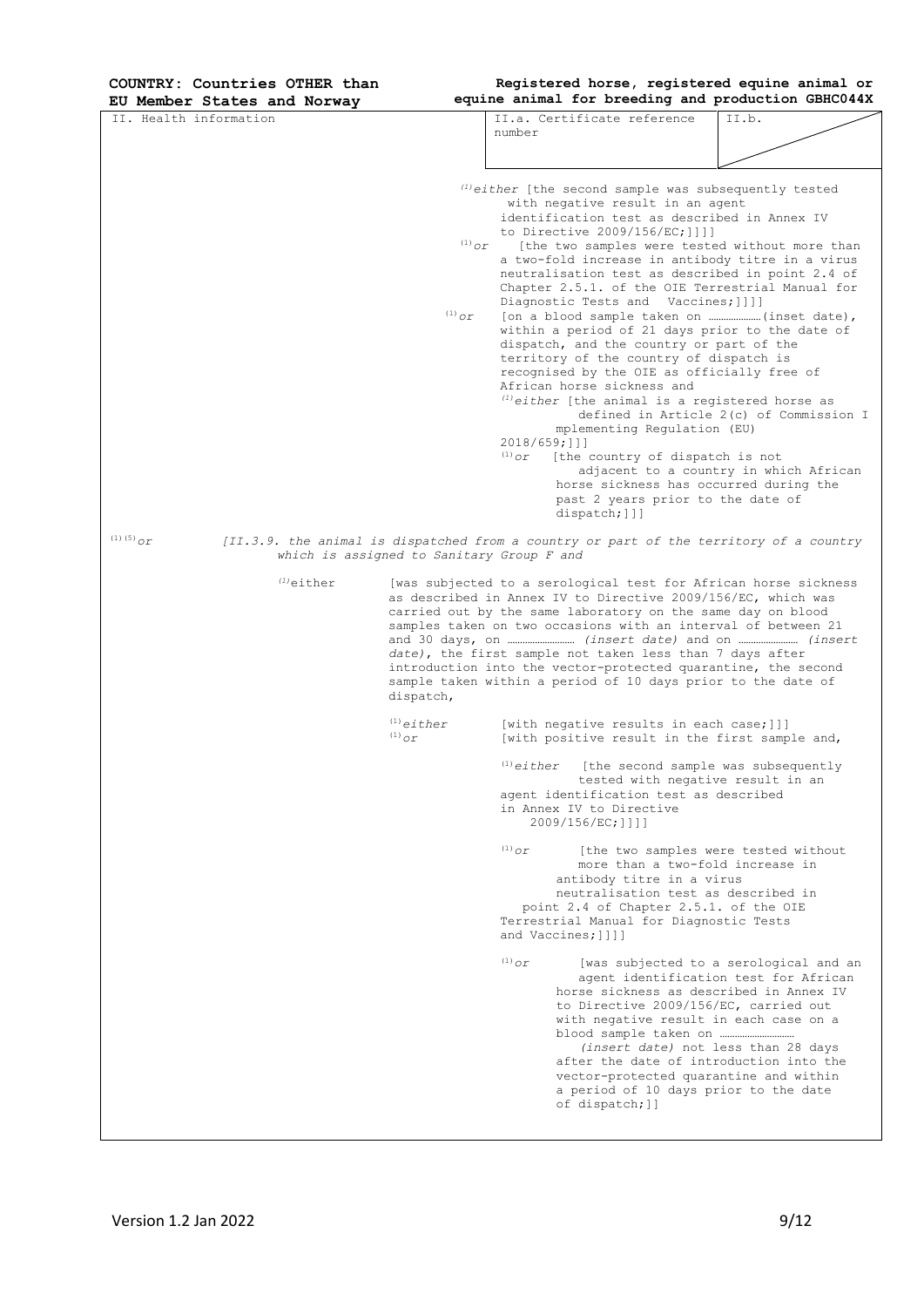**Registered horse, registered equine animal or** 

|                                     | EU Member States and Norway                                                                                                                                                                                                                                                                                                        |                                                                                                                                                                                                                                                                                                                                                       |                                            |                                                                                                                                                                                                                                                              | equine animal for breeding and production GBHC044X                                                                                                                                                                                                                                                                                                                    |  |  |
|-------------------------------------|------------------------------------------------------------------------------------------------------------------------------------------------------------------------------------------------------------------------------------------------------------------------------------------------------------------------------------|-------------------------------------------------------------------------------------------------------------------------------------------------------------------------------------------------------------------------------------------------------------------------------------------------------------------------------------------------------|--------------------------------------------|--------------------------------------------------------------------------------------------------------------------------------------------------------------------------------------------------------------------------------------------------------------|-----------------------------------------------------------------------------------------------------------------------------------------------------------------------------------------------------------------------------------------------------------------------------------------------------------------------------------------------------------------------|--|--|
| IT, Health information              |                                                                                                                                                                                                                                                                                                                                    |                                                                                                                                                                                                                                                                                                                                                       | number                                     | II.a. Certificate reference                                                                                                                                                                                                                                  | TT.b.                                                                                                                                                                                                                                                                                                                                                                 |  |  |
|                                     |                                                                                                                                                                                                                                                                                                                                    |                                                                                                                                                                                                                                                                                                                                                       |                                            |                                                                                                                                                                                                                                                              |                                                                                                                                                                                                                                                                                                                                                                       |  |  |
|                                     |                                                                                                                                                                                                                                                                                                                                    |                                                                                                                                                                                                                                                                                                                                                       | $(1)$ $\sigma r$                           | [was subjected to an agent<br>Directive 52009/156/EC, carried out<br>with negative result on a blood sample<br>less than 14 days after the date of<br>introduction into the vector-protected<br>quarantine and not more than 72 hours<br>before dispatch; ]] | identification test for African horse<br>sickness as described in Annex IV to                                                                                                                                                                                                                                                                                         |  |  |
|                                     |                                                                                                                                                                                                                                                                                                                                    | II.1.4. Attestation of the transport conditions                                                                                                                                                                                                                                                                                                       |                                            |                                                                                                                                                                                                                                                              |                                                                                                                                                                                                                                                                                                                                                                       |  |  |
| $(1)$ either                        | [II.4.1]                                                                                                                                                                                                                                                                                                                           |                                                                                                                                                                                                                                                                                                                                                       | as described in this health certificate. 1 | the animal is dispatched from a country or part of the territory of a<br>transported directly to GB, without passing through a market,<br>marshalling or assembly centre and without coming into contact with                                                | country which is assigned to Sanitary Group A, B, C, D, E, or G and is<br>other Equidae not complying with at least the same health requirements                                                                                                                                                                                                                      |  |  |
| (1) (5) $_{\mathcal{O}\mathcal{L}}$ | [I1.4.1]                                                                                                                                                                                                                                                                                                                           | the animal is dispatched from a country or part of the territory of a<br>country which is assigned to Sanitary Group F and is transported<br>directly from the vector-protected quarantine station without coming<br>into contact with other Equidae not accompanied by a health certificate<br>either for imports or for temporary admission into GB |                                            |                                                                                                                                                                                                                                                              |                                                                                                                                                                                                                                                                                                                                                                       |  |  |
|                                     |                                                                                                                                                                                                                                                                                                                                    | $(1)$ either                                                                                                                                                                                                                                                                                                                                          |                                            | [to the airport under vector-protected conditions and<br>arrangements have been made for the aircraft to be                                                                                                                                                  | cleansed and disinfected in advance with a disinfectant<br>officially recognised in the third country of dispatch,<br>and sprayed against vector inserts just prior to take-off                                                                                                                                                                                       |  |  |
|                                     |                                                                                                                                                                                                                                                                                                                                    | $\ ^{\left( 1\right) }\mathcal{O}r$                                                                                                                                                                                                                                                                                                                   |                                            | the country under vector-protected conditions and<br>which is schedules directly to a port in the Union<br>into GB of Equidae, in stalls which were cleansed<br>against vector insects just prior to departure.]]                                            | [to a seaport in that country or part of the territory of<br>arrangements have been made to transport it on a vessel<br>without calling into a port situated in a country or part<br>of the territory of a country not approved for the entry<br>and disinfected in advance with a disinfectant officially<br>recognised in the third country of dispatch and sprayed |  |  |
|                                     | II.4.2                                                                                                                                                                                                                                                                                                                             |                                                                                                                                                                                                                                                                                                                                                       | certification until dispatch to GB.        | Arrangements have been made and verified to prevent any contact with<br>as described in this health certificate during the period of from                                                                                                                    | other Equidae not complying with at least the same health requirements                                                                                                                                                                                                                                                                                                |  |  |
|                                     | II.4.3.<br>The transport vehicles or containers in which the animal is going to be<br>loaded were cleaned and disinfected before loading with a disinfectant<br>officially recognised in the third country of dispatch and they are so<br>constructed that faeces, urine, litter or fodder cannot escape during<br>transportation. |                                                                                                                                                                                                                                                                                                                                                       |                                            |                                                                                                                                                                                                                                                              |                                                                                                                                                                                                                                                                                                                                                                       |  |  |
|                                     | II.5, Attestation of animal welfare                                                                                                                                                                                                                                                                                                |                                                                                                                                                                                                                                                                                                                                                       |                                            |                                                                                                                                                                                                                                                              |                                                                                                                                                                                                                                                                                                                                                                       |  |  |
|                                     | The animal described in Box I.28 was examined today <sup>(2)</sup> and found fit to be transported on the<br>intended journey and arrangements were made to protect its health and well-being effectively<br>at all stages of the journey                                                                                          |                                                                                                                                                                                                                                                                                                                                                       |                                            |                                                                                                                                                                                                                                                              |                                                                                                                                                                                                                                                                                                                                                                       |  |  |
| Notes                               |                                                                                                                                                                                                                                                                                                                                    |                                                                                                                                                                                                                                                                                                                                                       |                                            |                                                                                                                                                                                                                                                              |                                                                                                                                                                                                                                                                                                                                                                       |  |  |
| (Withdrawal) Act 2018).             |                                                                                                                                                                                                                                                                                                                                    |                                                                                                                                                                                                                                                                                                                                                       |                                            | References to European Union legislation within this certificate are references to direct EU                                                                                                                                                                 | legislation which has been retained in Great Britain (retained EU law as defined in the European Union                                                                                                                                                                                                                                                                |  |  |
|                                     |                                                                                                                                                                                                                                                                                                                                    |                                                                                                                                                                                                                                                                                                                                                       |                                            | References to Great Britain in this certificate include Channel Islands and Isle of Man.                                                                                                                                                                     |                                                                                                                                                                                                                                                                                                                                                                       |  |  |
|                                     |                                                                                                                                                                                                                                                                                                                                    |                                                                                                                                                                                                                                                                                                                                                       |                                            |                                                                                                                                                                                                                                                              |                                                                                                                                                                                                                                                                                                                                                                       |  |  |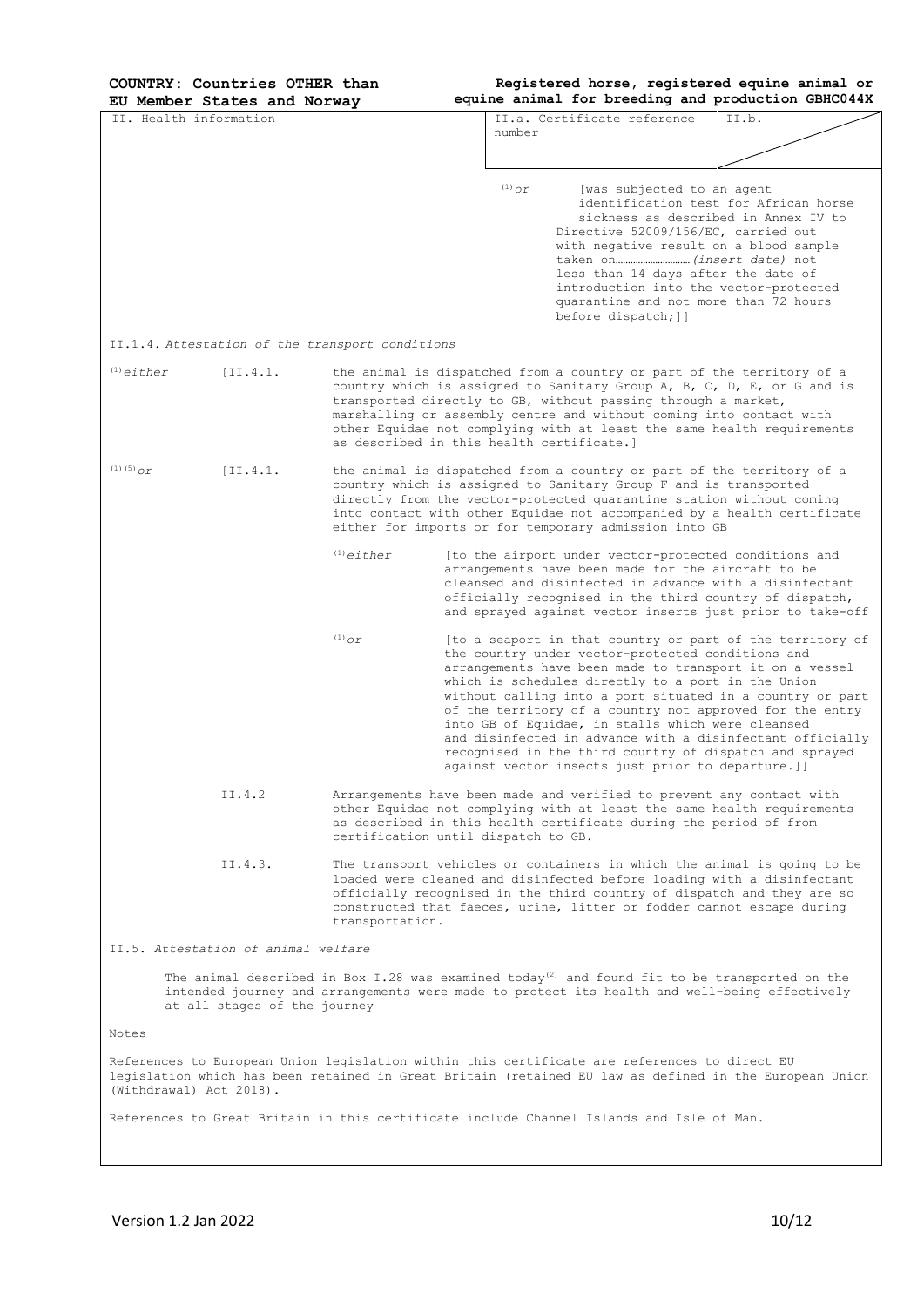**Registered horse, registered equine animal or equine animal for breeding and production GBHC044X**

| II. Health information     |                                                                                                                                                                                                                                                                                                                                                                                                                                                                                                                                                      | II.a. Certificate reference | II.b. |  |  |  |  |  |
|----------------------------|------------------------------------------------------------------------------------------------------------------------------------------------------------------------------------------------------------------------------------------------------------------------------------------------------------------------------------------------------------------------------------------------------------------------------------------------------------------------------------------------------------------------------------------------------|-----------------------------|-------|--|--|--|--|--|
|                            |                                                                                                                                                                                                                                                                                                                                                                                                                                                                                                                                                      | number                      |       |  |  |  |  |  |
| Part I:                    |                                                                                                                                                                                                                                                                                                                                                                                                                                                                                                                                                      |                             |       |  |  |  |  |  |
| Box I.8.:                  | Provide the code of the country or the part of the territory of the country as<br>appearing in column 3 of Annex I to Commission Implementing Regulation (EU) 2018/659                                                                                                                                                                                                                                                                                                                                                                               |                             |       |  |  |  |  |  |
| Box 1.15.:                 | Registration number (railway wagons or container and lorries), flight number (aircraft)<br>or name (ship) and other relevant information is to be provided. In case of unloading<br>and reloading, the consignor must inform the BCP of entry into GB.                                                                                                                                                                                                                                                                                               |                             |       |  |  |  |  |  |
| Box I.23.:                 | The container number and the seal number (if applicable) should be included.                                                                                                                                                                                                                                                                                                                                                                                                                                                                         |                             |       |  |  |  |  |  |
| Box T.28.:                 | Species: Select amongst: Equus caballus, Equus asinus, Equus africanus, Equus hemonius,<br>Equus kiang, Equus quagga, Equus zebra, Equus grevyi, or indicate any cross between<br>those                                                                                                                                                                                                                                                                                                                                                              |                             |       |  |  |  |  |  |
|                            | Identification system: The animal must bear an individual identifier which permits to<br>link the animal to the identification document as defined in Article 2(b) of Commission<br>Implementing Regulation (EU) 2018/659. Specify the identification system (such as ear<br>tag, tattoo, brand, transponder) and the anatomic place used on the animal.                                                                                                                                                                                             |                             |       |  |  |  |  |  |
|                            | If a passport accompanies the animal, its number should be stated and the name of the<br>competent authority which validated it.                                                                                                                                                                                                                                                                                                                                                                                                                     |                             |       |  |  |  |  |  |
|                            | Age: Date of birth (dd/mm/yyyy).                                                                                                                                                                                                                                                                                                                                                                                                                                                                                                                     |                             |       |  |  |  |  |  |
|                            | Sex $(M = male, F = female, C = castrated)$ .                                                                                                                                                                                                                                                                                                                                                                                                                                                                                                        |                             |       |  |  |  |  |  |
| Part II:<br>(1)            | Delete as appropriate                                                                                                                                                                                                                                                                                                                                                                                                                                                                                                                                |                             |       |  |  |  |  |  |
| (2)                        | The certificate must be issued on the day of loading or in the case of a registered<br>horse on the last working day before loading of the animal for dispatch to GB                                                                                                                                                                                                                                                                                                                                                                                 |                             |       |  |  |  |  |  |
|                            | The import of this equine animal shall not be allowed when the animal was loaded either<br>prior to the date of authorisation for imports of an individual registered equine<br>animal or equine animal for breeding and production into GB from the respective<br>country or part of the territory of the country mentioned under point II.2.1., or<br>during a period where restrictive measures have been adopted by the Union against the<br>entry of live Equidae from this country or this part of the territory of the country of<br>dispatch |                             |       |  |  |  |  |  |
| (3)                        | Code of the country or part of the territory of the country and the Sanitary Group as<br>appearing in columns 3 and 5 respectively of Annex I to Commission Implementing<br>Requlation (EU) 2018/659.                                                                                                                                                                                                                                                                                                                                                |                             |       |  |  |  |  |  |
| (4)                        | Delete statement if the attestation in point II.1.3. applies to the entire country of<br>dispatch.                                                                                                                                                                                                                                                                                                                                                                                                                                                   |                             |       |  |  |  |  |  |
| (5)                        | Statements that relate entirely and exclusively to a Sanitary Group different from the<br>Sanitary Group to which the country of dispatch, or part of its territory, is assigned,<br>may be left out, provided that the number of the subsequent statements is maintained                                                                                                                                                                                                                                                                            |                             |       |  |  |  |  |  |
|                            | This health certificate shall:                                                                                                                                                                                                                                                                                                                                                                                                                                                                                                                       |                             |       |  |  |  |  |  |
| (a)                        | be drawn up in at least a language understood by the certifying officer and English<br>$\ddot{ }$                                                                                                                                                                                                                                                                                                                                                                                                                                                    |                             |       |  |  |  |  |  |
| (b)                        | be made out to a single consignee;                                                                                                                                                                                                                                                                                                                                                                                                                                                                                                                   |                             |       |  |  |  |  |  |
| (c)                        | be signed and stamped in a colour different to the colour of the printing                                                                                                                                                                                                                                                                                                                                                                                                                                                                            |                             |       |  |  |  |  |  |
| (d)                        | consist of a single sheet of paper or all sheets of paper required are part of an<br>integrated whole and indivisible by insert page numbers and total number of pages, and<br>each page shall bear the certificate reference number at the top of the page and those<br>pages are stapled and stamped                                                                                                                                                                                                                                               |                             |       |  |  |  |  |  |
| Official Veterinarian      |                                                                                                                                                                                                                                                                                                                                                                                                                                                                                                                                                      |                             |       |  |  |  |  |  |
| Name (in capital letters): |                                                                                                                                                                                                                                                                                                                                                                                                                                                                                                                                                      | Oualification and title:    |       |  |  |  |  |  |
| Date:                      |                                                                                                                                                                                                                                                                                                                                                                                                                                                                                                                                                      | Signature:                  |       |  |  |  |  |  |
| Stamp:                     |                                                                                                                                                                                                                                                                                                                                                                                                                                                                                                                                                      |                             |       |  |  |  |  |  |

Version 1.2 Jan 2022 11/12